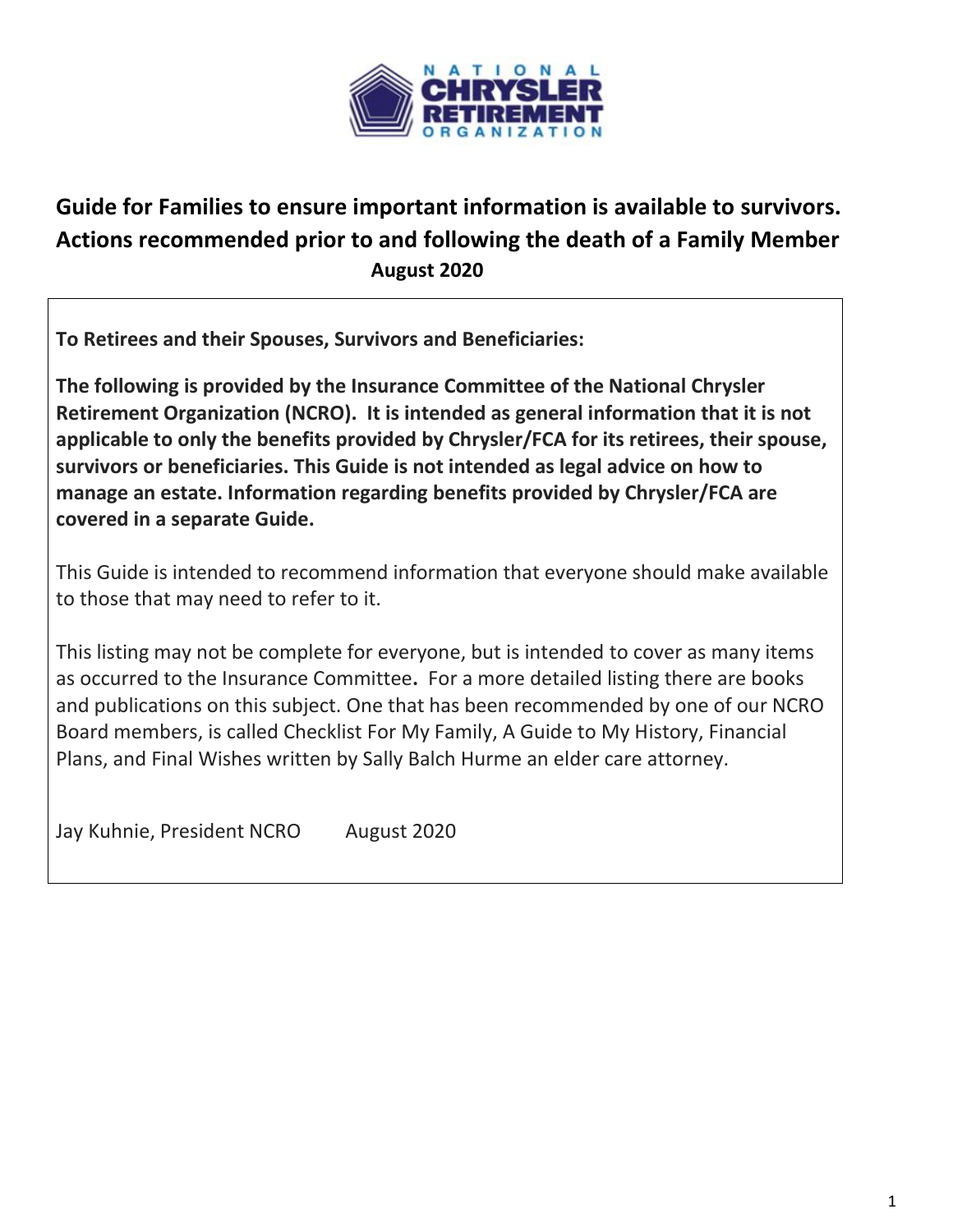### **The following information should be kept in a binder or folder and secured.**

- Personal data to include names, addresses, birth dates, social security numbers and Medicare numbers for yourself as the retiree and for family members.
- User Names and Passwords for accessing financial, medical and other information files for online accounts using the internet.

#### • **Contact Information for:**

- Lawyers **Mortgage Company** Insurance Agent(s) Pension/Annuity Provider Investment Account Holders Care Facility being lived in Religious Contact Charities Social Security **Funeral Home or alternative** Former Employer or Formetery designated Administrators Medicare of Company Benefits Medications/Pharmacies Close friends and family Credit Card Companies Veterans Administration, if applicable
- Doctors Bank(s) and/or Credit Union(s) Investment Advisors/Brokers Healthcare, Life, LTC Ins. Providers

#### • **Documents for:**

| <b>Social Security</b>        | Medicare/Medicaid                    |
|-------------------------------|--------------------------------------|
| <b>Wills</b>                  | <b>Trusts</b>                        |
| Powers of Attorney for:       | <b>Medical History</b>               |
| General<br>$\bigcirc$         | Investments                          |
| Medical<br>$\bigcirc$         | Loans/Mortgage                       |
| ○ HIPAA Authority             | Pensions/Annuities                   |
| <b>Insurance Certificates</b> | <b>Tax Returns</b>                   |
| Life, Home, Auto, Medical     | <b>User Names and Passwords</b>      |
| <b>Military Service</b>       | <b>Burial Plots/Cremation Wishes</b> |
| <b>Marriage Certificate</b>   | Birth Certificate(s)                 |
| Passport(s)                   | <b>Adoption Documents</b>            |
| Collectibles                  | Instructions for Funeral preferences |
|                               |                                      |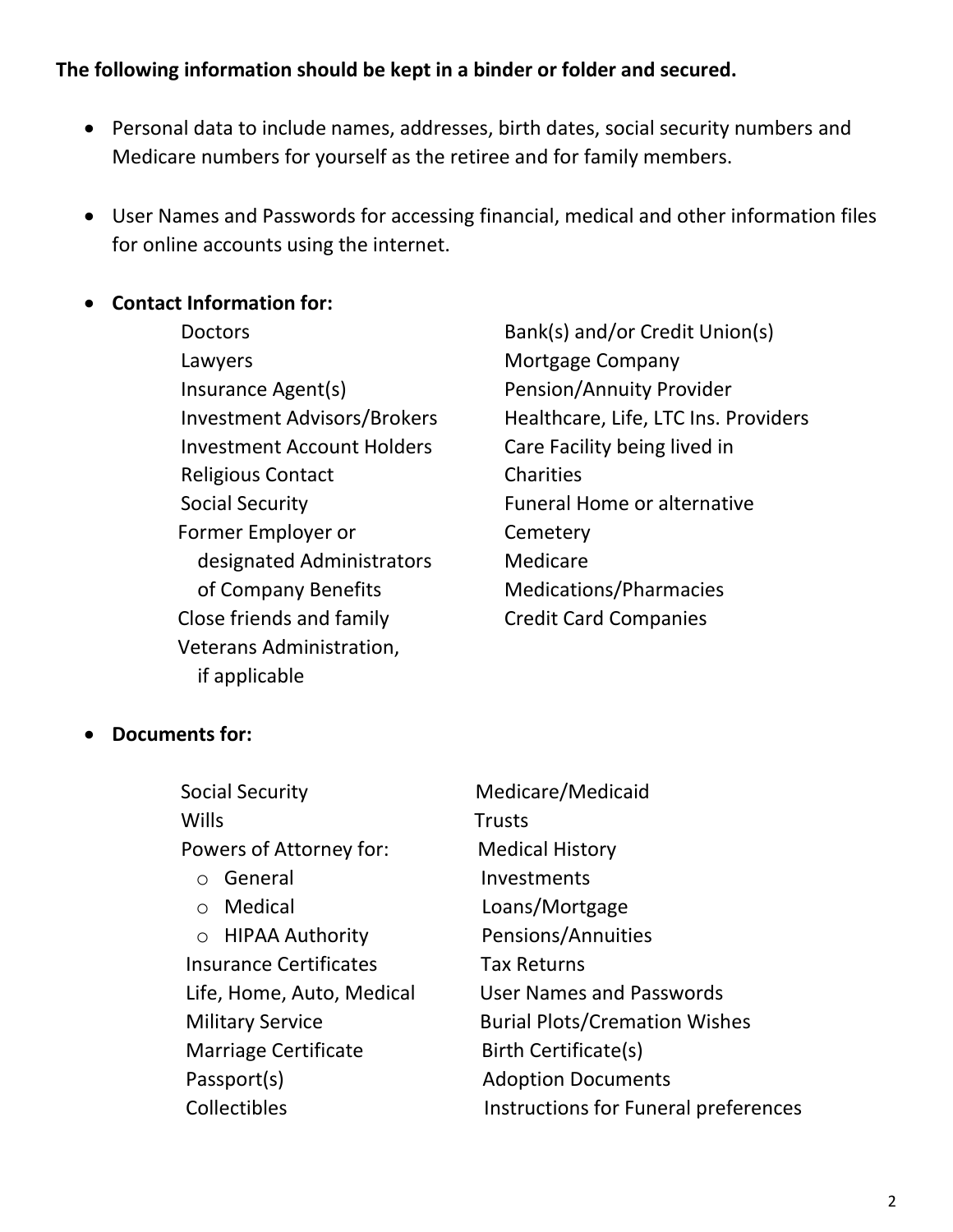## **In the event of the death of someone, the following is general information on who should be contacted and on steps to be taken.**

The contact listing below is dependent upon whether you are the retiree, the spouse or the beneficiaries. It is intended as a checklist and may not include everything for everyone's circumstances. Before you take any actions you may want to contact your lawyer or investment advisor**.** You should also coordinate this with other survivors.

- Funeral Home and/or Cemetery Can be a valuable resource due to their experience and ability to guide you through this difficult time. They can initiate requests for death certificates.
- Close friends and family
- Caregiver(s) for dependents and/or pets
- Social Security Administration to cancel/change Social Security payments and initiate the process for the Social Security Death Benefit
- Investigate surviving spouse and/or other dependent options with Social Security
- Medicare and/or Medicaid
- Pension provider or Annuity provider if applicable
- Health Insurers (including Drug, Dental and Vision insurers, as applicable)
- Lawyer for wills and trusts and any property issues
- Life Insurance Company(s)
- Banks and Mortgage Company (Do not close Bank account(s) immediately)
- Credit card companies to close or change card registration, if applicable
- Veterans Administration, if applicable (There may be a death benefit)
- Department of Motor Vehicles to cancel the deceased person's driver's license or State Identification Card